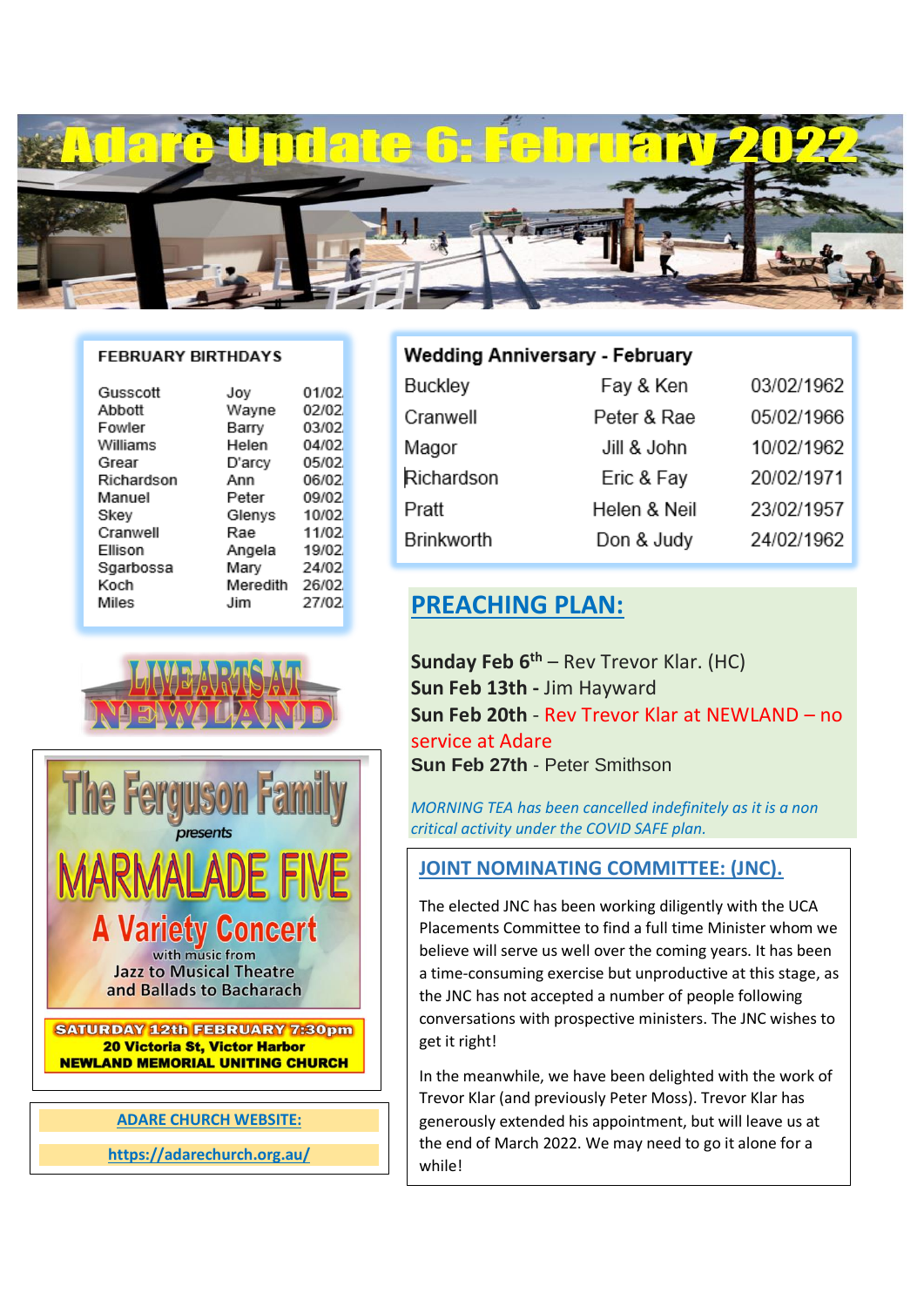# NOTICE OF MEETING

**VICTOR HARBOR MEN'S SHED** 

## ANNUAL GENERAL MEETING

A meeting has been called for Friday 18th February 2022 at 10:30 am at the Shed.

At this meeting a new structure for the Management Committee will be proposed. If adopted the following Committee positions will be declared vacant and will be available for financial members to nominate themselves, or others, for periods indicated:

> President  $-2$  years Secretary - 2 years Section Manager (Wood) - 2 Years Social, Fundraising & Sponsorship Manager  $-2$  years Communications & Media Manager - 2 years Health & Safety Manager  $-1$  year

All Officer positions will be declared vacant and will be available for financial members to nominate themselves, or others, for a period of 1 year. (next AGM)

> Nomination forms are available from the Executive Officer (Alan T)

Any items for discussion at the AGM will need to be in writing and be with the Executive Officer by Thursday 3rd February.2022

> **ADARE UNITING CHURCH** 6 The Drive, McCracken SA 5211 Office Hours: Thursdays 9.30 am - 12.30 pm only until further notice. Phone 8552 8377 Email [info@adarechurch.org.au](mailto:info@adarechurch.org.au)

We are delighted that **Janet Ezard** and **Pat Keep** have been chosen to assist **Lorraine Carbins** in office administration, and over the coming months they will begin to take on specific roles as their personal circumstances allow.

# mental health support

**Victor Harbor Group** Meets Fridays at 1:00pm Old School House Building **Victor Harbor Community Centre** (next to KFC)

## **GROW SA Branch**

Call 1800 558 268 www.grow.org.au

## **CHURCH WEBSITE:**

When did you last visit the church website? It is updated regularly, and is a source of useful information. Did you know that you can use the menu tabs (or quick find menu on the home page) to

- See recent Updates (Newsletters)
- Go to church rosters
- See the order of service for the coming Sunday
- Play a video of recent church services
- Access the prayer calendar
- Use the search function to find specific information

## **MINISTER 0.5 FTE: REV TREVOR KLAR**

The Minister is usually available on Wednesdays and Thursdays from the church site.

**Feel free to contact Trevor on ph. 0429 690 462**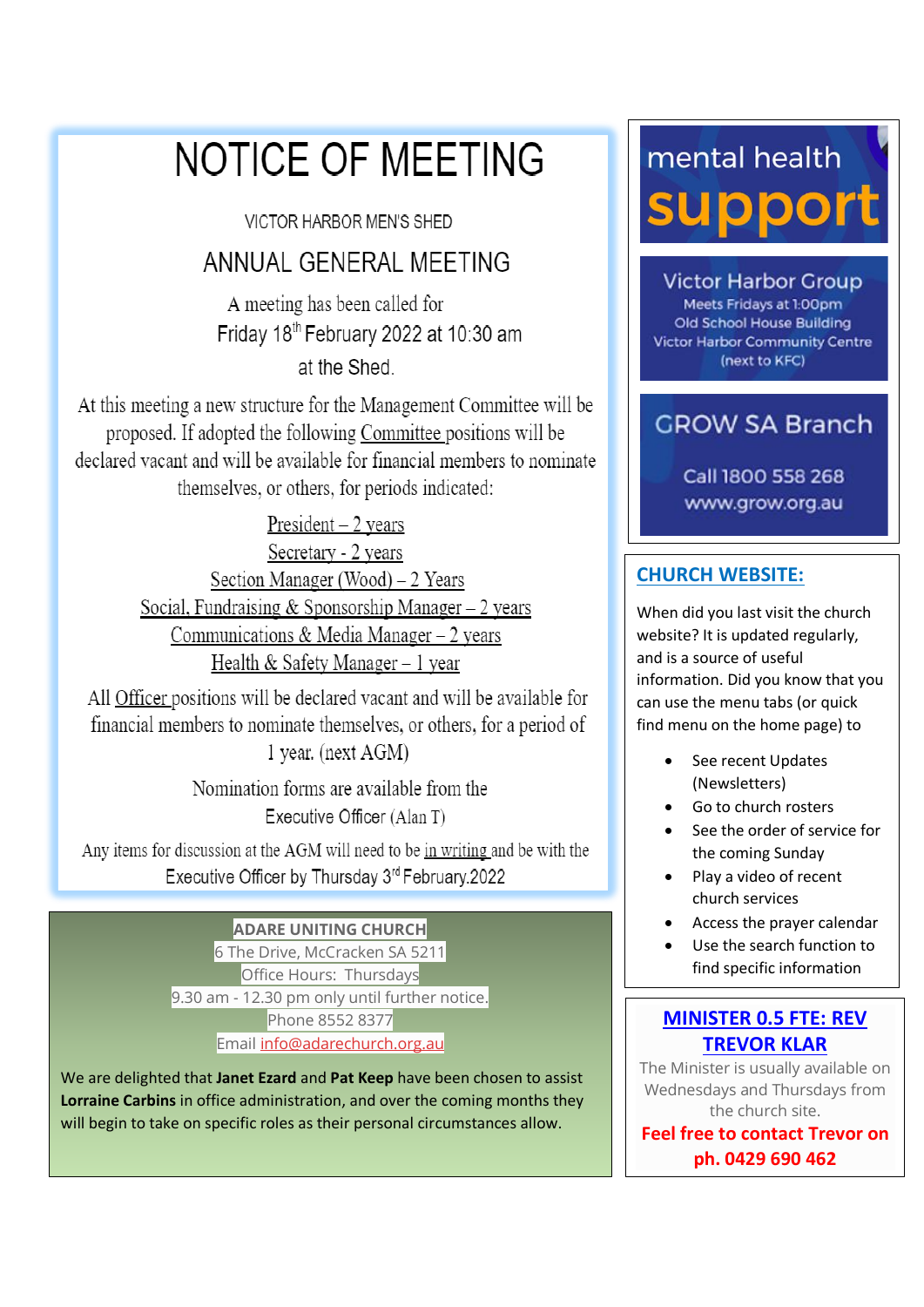

" I CAN'T SUE MY INSURANCE COMPANY BECAUSE IT WAS AN ACT OF GOD? WELL, THEN, CAN I SUE MY CHURCH ?" Gag by Ron Co

## **A PHILOSOPHY FOR LIVING:**

You only get to keep what you give away.

- **It's a universal law:**
- You have to give before you get.
- You must plant your seeds before you reap the harvest.
- The more you sew the more you reap.
- In giving to others, you'll find yourself blessed.
- The law works to give you back more than you have sewn.
- The givers harvest is always full.
- Those who obtain have little.
- Those who scatter have much.

Nature does not give to those who will not spend.

### **WISDOM:**

Sunday after church and mum asked her very young daughter what the lesson was about. The daughter answered, *"don't be scared, you'll get your quilt".* Needless to say, the mum was perplexed.

Later in the day the pastor stopped by for tea and mum asked him what the morning Sunday school lesson was all about. He answered *"be not afraid, your comforter is coming".* 

Dear haters, I couldn't help but notice that 'Awesome' ends with 'Me' and 'Ugly starts with 'U'





"YES, I THINK GOD STILL WOULD WANT YOU TO SAY GRACE FOR ASPARAGUS AND CARROTS."

## **EVERYTHING I NEEDED.**

I asked for **strength** … and God gave me difficulties to make me strong I asked the **wisdom** … and God gave me problems to solve I ask for **prosperity** … and God gave me brain and brawn to work I asked the **courage** … and God gave a danger to overcome I asked for **love** … and God gave me troubled people to help I asked for **favours** … and God gave me opportunities I received **nothing I wanted** … I received **everything I needed.**

**OUR PEOPLE:** Dealing with an illness can be one of the most stressful and anxiety-inducing seasons of life. For those who are sick, it can be isolating and scary. For the loved ones of the ill, it can feel helpless and overwhelming. It can be easy to feel like you aren't in control of your feelings or situation if you're suffering. Seeking comfort from a 'higher power' who is in control can help. Here is a prayer you might like to pray.

*I pray that you would give me strength to be strong for You in the world today. Lord, you know the struggles that I will face today. Be with me as I go through them. Carry me if I am too weak to move and If I stumble in them, forgive me Father. Make me an instrument of your peace and to you Lord be praise and honour!*